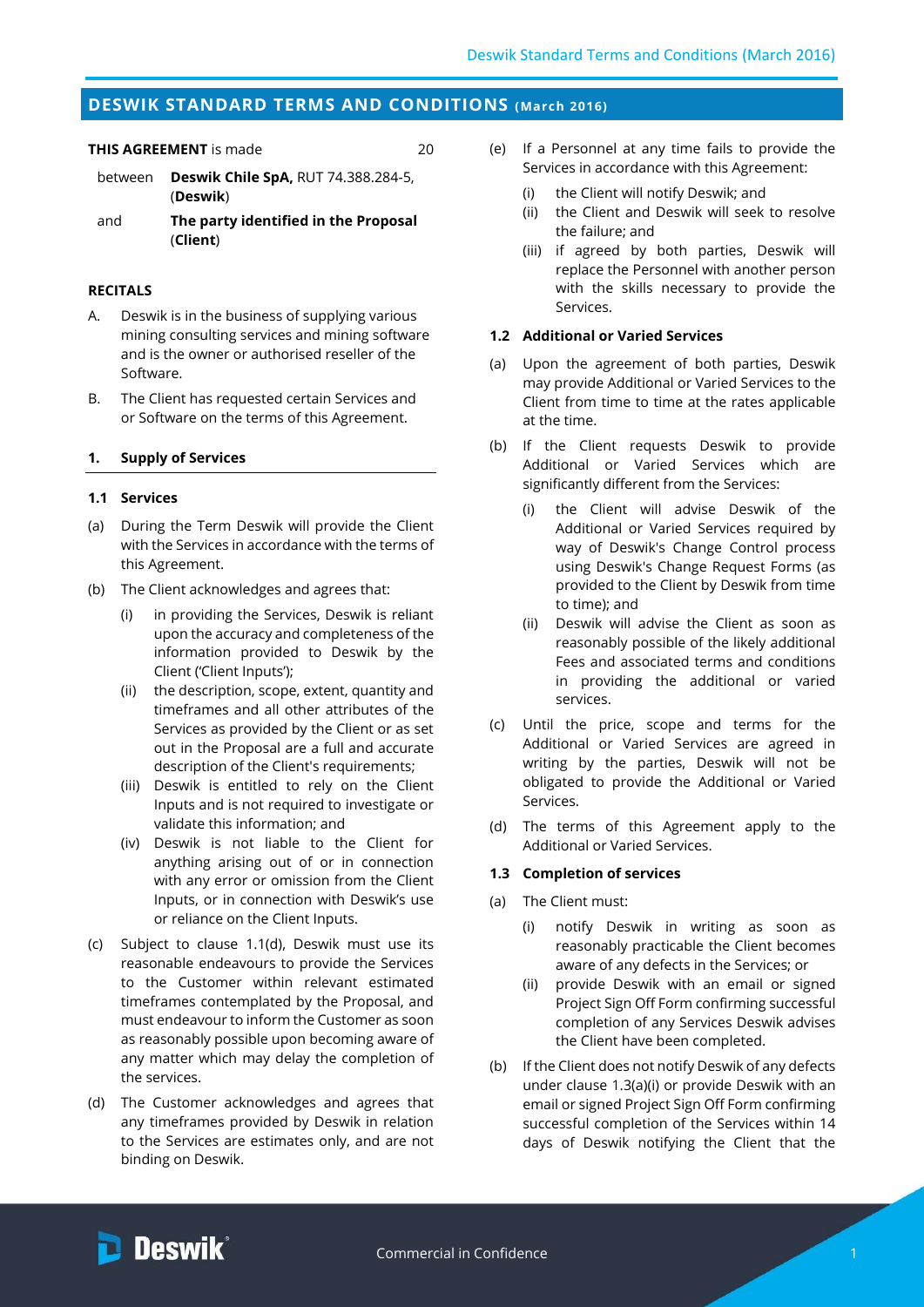relevant Services are complete, the Client is deemed to have accepted the Services.

(c) If the Client notifies Deswik of any defects under clause [1.3\(a\)\(i\),](#page-0-1) Deswik will, as soon as possible investigate and (where applicable) undertake rectification of the defects. Upon completion of any defect rectification the Client must promptly provide an email notification or signed Project Sign Off Form confirming the successful completion of the services, unless further defects exist. In this case, the Client is further required to notify Deswik of such defects.

# **1.4 Mutual Cooperation**

Both parties will:

- (a) inform the other party as soon as practicable of any unforeseen changes, new developments, or other issues that impact and influence the Services; and
- (b) wherever reasonably possible, accommodate each other's scheduling requirements.

## **1.5 Third Party Reliance**

The Services and Deliverables will be provided to the Client solely for the Client's benefit and for the purpose of the project described in the Proposal. The Deliverables:

- (a) should not be shown, communicated or disclosed to any other person nor relied upon by any other person or for any other purpose, without Deswik's prior express written consent; and
- (b) must not be quoted or referred to in any public document or filed with any person without Deswik's prior express written consent.

Deswik accepts no duty of care or other liability in respect of the Services or the Deliverables:

- (c) to any person other than the Client (to the extent provided for in this Agreement); or
- (d) in respect of any matter outside the scope and limitations of the Proposal.

# **2. Supply of Hardware, Software, and Software Support and Maintenance Services**

Where Hardware, Software or Software Support and Maintenance Services are provided:

- (a) risk in the hardware or Software passes to the Client on delivery of that hardware or software to the Client;
- (b) physical title to that hardware or Software passes to the Client on payment of all Fees

attributable to that hardware or software to Deswik;

- (c) the Software will be provided on the on the terms set out in the EULA; and
- (d) the Software Support and Maintenance Services will be provided in accordance with the terms of the Software Support Agreement.

If the Client requires a licence to any Third Party Software or Deswik requires a licence to any Third Party Software for the purposes of providing the Services, the Client will be responsible for and indemnifies Deswik in respect to all costs of obtaining a licence or any other rights to use the Third Party Software.

# **3. Obligations**

# <span id="page-1-0"></span>**3.1 Client's Obligations**

To enable Deswik to provide the Services the Client must:

- (a) provide Deswik with:
	- (i) timely access to the Client's key Personnel;
	- (ii) timely Access to all required Systems and data (including, where necessary or desirable, administrative access);
	- (iii) timely access to premises, including any necessary security clearances, where required;
	- (iv) all items identified as Prerequisites in section 4 of the Proposal;
	- (v) internal stakeholder communication and engagement;
	- (vi) internal project management;
	- (vii) details of any work standards, policies and procedures that will apply to the Personnel while working at the premises or site designated by the Client; and
	- (viii) where the Services are to be performed at the Client's site, parking and other on-site infrastructure and facilities to enable the Personnel to provide the Services.
- (b) use reasonable endeavours to respond promptly and accurately to all reasonable requests by Deswik to provide information required for the performance of the Services;
- (c) ensure that all information provided to Deswik is accurate and complete and is not incomplete or misleading;
- (d) where access to a Client's premises or site is required, ensure the Client's premises or site are safe and comply with all relevant occupational health and safety legislation, regulations and industry standards;

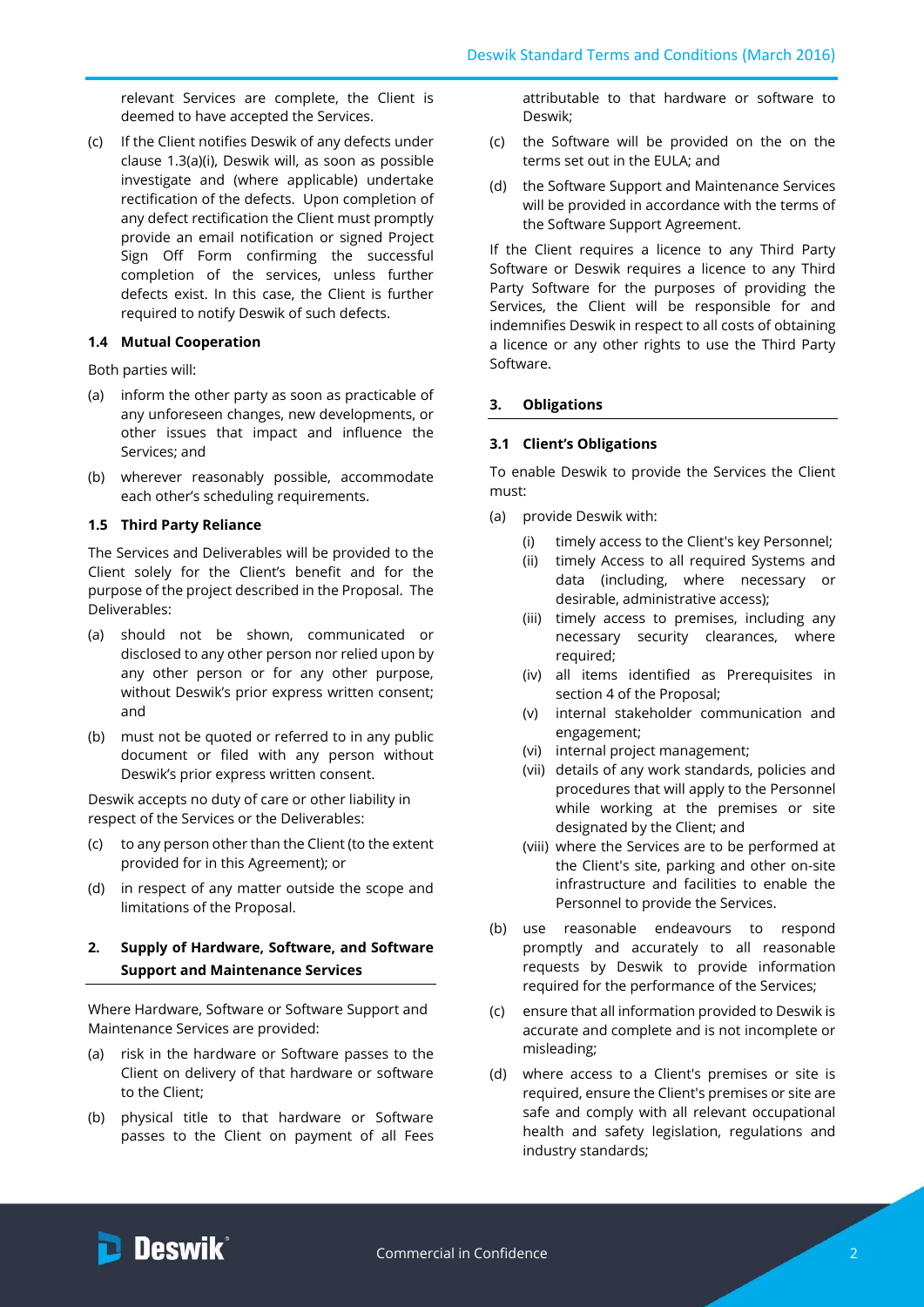- (e) where relevant, make available to Deswik suitable Personnel of the Client to:
	- (i) provide information about the Client's System and information technology environment;
	- (ii) resolve queries; and
	- (iii) provide such other information and assistance as is reasonably requested by Deswik and its personnel in relation to the provision of the Services.
- (f) coordinate and be responsible for the assignment of tasks to the Personnel; and
- (g) any other obligations as set out in the Roles and Responsibilities section of the Proposal.

The Customer acknowledges and agrees that if the Customer does not comply with this clause [3.1](#page-1-0) then Deswik is not obliged to supply the Services to the Customer.

## **3.2 Deswik's Obligations**

- (a) Deswik will ensure its personnel, when using the Client's premises or facilities:
	- (i) comply with all rules, directions and procedures, including those relating to security or occupational health and safety, which are in effect at the premises or facilities;
	- (ii) avoid unnecessary interference with the passage of people and vehicles; and
	- (iii) not create a nuisance or unreasonable noise or disturbance.

### **4. Fees, Expenses and Payment**

### **4.1 Fees**

- (a) The Client must pay Deswik the Fees for the Services.
- (b) Fees for Services are payable on a time and materials basis.
- (c) Deswik will issue an invoice to the Client for the Fees and the Client must pay Deswik the Fee within 30 days of receipt a tax invoice from Deswik.
- (d) In addition to the Fees, Deswik must, upon presentation to the Client of receipts or other formal evidence, be reimbursed for:
	- (i) all reasonable out-of-pocket expenses; and (ii) all reasonable travel costs,

incurred by Deswik or the Personnel in performing the Services.

(e) Deswik may change its Fees from time to time by notification to the Client.

(f) Deswik may charge the Client Interest on any monies owing under this Agreement which are not paid within the period specified in this Agreement.

## **4.2 Quotations**

Where at any time Deswik provides a quotation to the Client (including but not limited to as part of any Proposal) the Client acknowledges and agrees that the quotation is:

- (a) based on Deswik's reasonable assessment of the time and materials required to undertake the work based on the information available to Deswik at the time of preparing the quotation; and
- (b) Services are quoted on a time and materials basis, are indicative only, and are not binding on Deswik.

### **4.3 Disputes**

If at any time the Client disputes an amount included in a tax invoice, the Client must immediately pay the amount not in dispute.

### **4.4 Deferral of performance**

If the Client fails to pay any Fees in accordance with this agreement, and such failure continues for 14 days after the Client is notified of such failure, without limiting any other remedies available to Deswik, Deswik may defer performance of all Services (whether or not relevant to those Fees), or suspend the Client's access to all Services, until the outstanding Fees are paid.

### **5. Term**

- (a) Subject to clause [5\(b\),](#page-2-0) this Agreement has effect from the Commencement Date and, unless terminated earlier in accordance with the provisions of this Agreement, remains in force until:
	- (i) the end of the Term; or
	- (ii) Deswik notifying the Client that the Services are complete.
- <span id="page-2-0"></span>(b) If, prior to the end of the Term, the parties agree in writing that this Agreement is to have effect for a mutually agreed period after the end of the Term, this Agreement, unless terminated earlier in accordance with the provisions of this Agreement, remains in force until the expiration of that period.
- <span id="page-2-1"></span>(c) If Deswik continues to provide Services to the Client after the end of the Term without this Agreement being formally extended under clause [5\(b\),](#page-2-0) the terms of this Agreement will

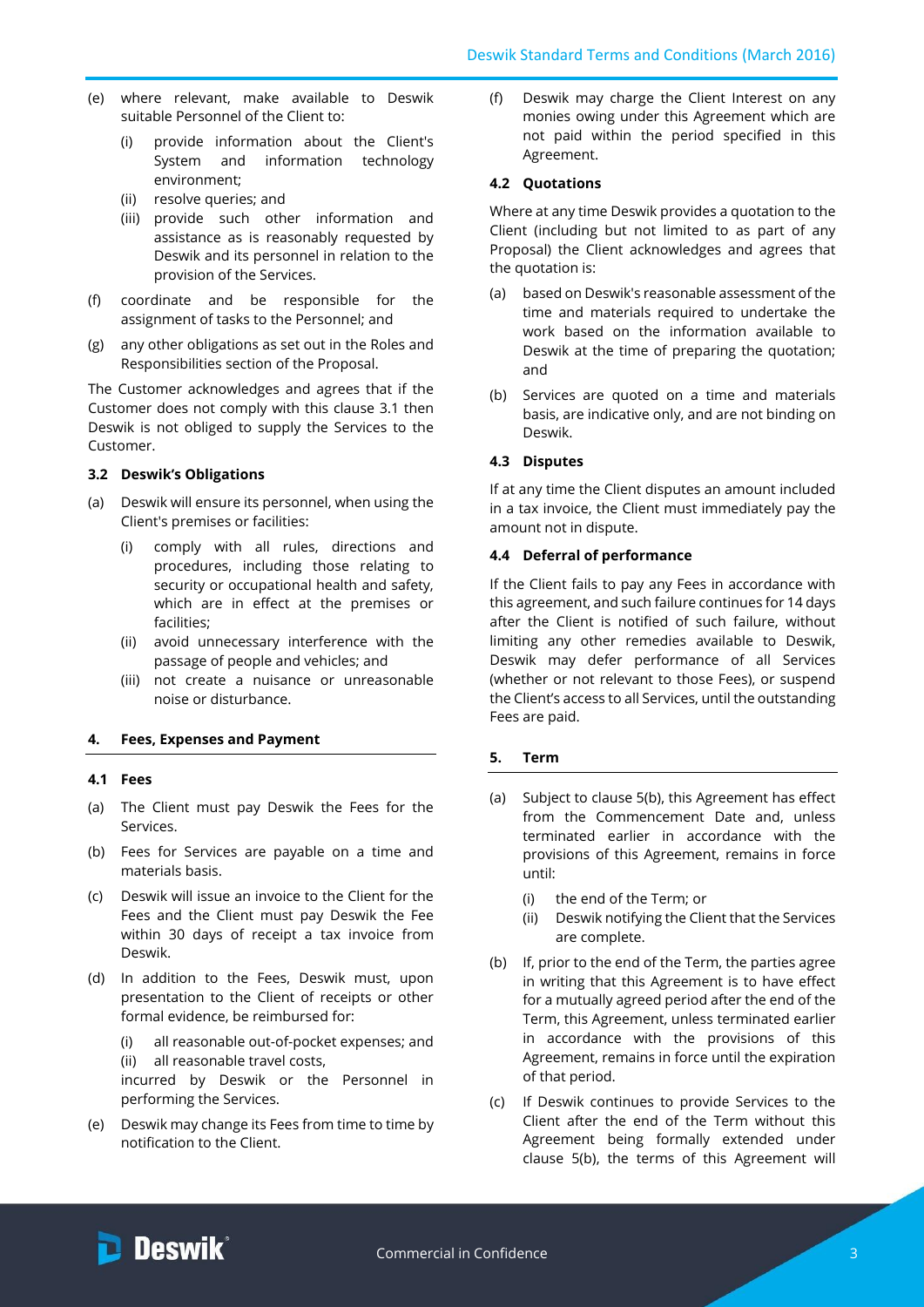continue to apply and following provisions will also apply:

- (i) The Services will be provided on a month to month basis.
- (ii) The Fees may be reviewed and increased whenever Deswik determines it appropriate (taking into account its normal fees for similar goods and services at the relevant time).
- (iii) The Agreement may be terminated at any time by either party giving to the other party 30 day's notice in writing.

## **6. Value Added Tax**

- (a) The amounts payable by the Client to Deswik for, or in connection with, any supply under this Agreement do not include any VAT.
- (b) The Client must pay Deswik an additional amount on account of VAT equal to the amounts payable by the Client for the supply multiplied by the prevailing VAT rate.
- (c) Subject to clause 6(d), the additional amount on account of VAT is payable at the same time and in the same manner as the amounts payable by the Client are required to be paid to Deswik.
- (d) The Client is not required to pay the additional amount on account of VAT until Deswik has provided the Client with a tax invoice which is in an approved form for VAT purposes.
- (e) To the extent that the amounts for the supply consist of the reimbursement or indemnity for any liabilities, costs or expenses incurred by Deswik, in this Agreement the amount of those liabilities, costs or expenses are deemed to be net of any refund or input tax credit of VAT to which Deswik is entitled as a result of incurring the liability, cost or expense.

## **7. Intellectual Property Rights**

## **7.1 Deswik Background IP**

- (a) The Client acknowledges that it does not own any rights (including Intellectual Property Rights) in Deswik's Background IP.
- (b) In particular, all Intellectual Property Rights in the Software are owned by Deswik, and nothing in this Agreement assigns the Client any Intellectual Property Rights in the Software.
- (c) Subject to third party rights, Deswik grants to the Client a non-exclusive license to use Deswik's Background IP (excluding the Software) to:
	- (i) receive the Services during the Term; and
- (ii) use the Deliverables for the Client's internal business purposes.
- (d) For clarity:
	- (i) the license contemplated by clause 7.1(d) includes the right for the Client to use the Deliverables to provide a service to third party clients of the Client, but does not permit the Client to resupply the Services to third parties;
	- (ii) the Software will be provided on the terms set out in the EULA;
	- (iii) any improvements, modifications or developments that Deswik makes to the Software in connection with the Services ('Improvements'), are the exclusive property of Deswik and the Client agrees to take all necessary steps to ensure all right, title and interest in any such Improvements, including the Intellectual Property Rights, vest in Deswik; and
	- (iv) use of Intellectual Property Rights relating to any Software Support and Maintenance Services will be governed by the terms of the Software Support and Maintenance Agreement.
- (e) All Intellectual Property Rights in the Proposal are owned by Deswik.

### **7.2 Client Background IP**

- (a) Deswik acknowledges that it does not own any rights (including Intellectual Property Rights) in the Client Background IP.
- (b) The Client grants to Deswik a non-exclusive, royalty free licence during the Term to use, reproduce, modify, adapt and further develop all Intellectual Property Rights in the Client Background IP, but only to the extent required to enable Deswik to provide the Services.
- (c) Deswik will ensure that the Client Background IP is only used, copied, supplied and reproduced as necessary for the purposes of this Agreement.

### **7.3 Project IP**

- (a) Subject to clause 7.3(c), Deswik assigns to the Client all Project IP. Deswik will do all things, including executing all documents, necessary to give effect to this clause.
- (b) Notwithstanding anything else in this Agreement, the Client will own all rights, including Intellectual Property, in Project IP comprising developments to or manipulations of the Client's data, and any data files, database, documentation or records in which the Client's data is contained or which otherwise relate to the Client's data.

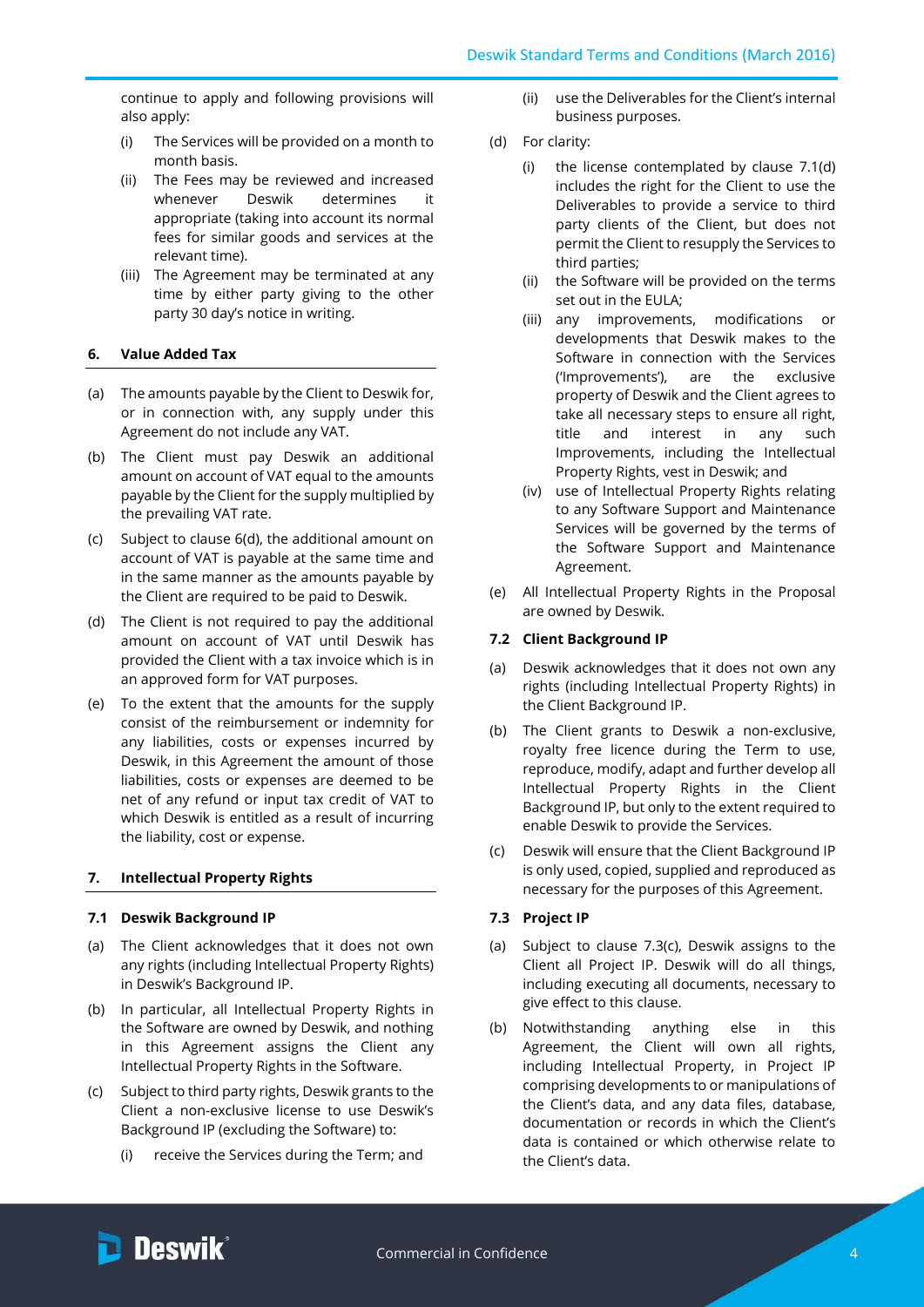(c) The Client grants to Deswik a non-exclusive, perpetual license to use the Project IP in connection with Deswik's business, including to reuse non Client-specific Project IP for other clients of Deswik; but subject at all times to Deswik's obligations of confidentiality to the Client, whether under clause 8 of this Agreement or otherwise.

## **7.4 Third Party Software**

The Client acknowledges and agrees that unless expressly stated in the Proposal, Deswik does not grant the Client a licence to use any Third Party Software.

## **7.5 No use of Deswik's marks**

The Client must not, and must ensure that its officers, employees, agents and subcontractors do not, use the trade marks or logos of Deswik except with the prior written consent of Deswik.

# <span id="page-4-0"></span>**8. Confidentiality**

## **8.1 Access to Confidential Information**

Each party acknowledges that the other party, its employees or agents, may be given access to Confidential Information relating to the other parties' business or the operation of this Agreement or any negotiations relating to this Agreement.

## **8.2 Obligations of Confidence**

Each party undertakes to:

- (a) hold in strict confidence all Confidential Information which comes into its possession; and
- (b) as far as commercially feasible, take the same degree of care to protect the other party's Confidential Information as the party uses to protect its own Confidential Information.

## **8.3 Survival**

The obligations of confidence in this clause [8](#page-4-0) survive expiry or termination of this Agreement.

# **9. Force Majeure**

Neither party will be:

- (a) in breach of this agreement as a result of; or
- (b) liable for,

any failure or delay in the performance of that party's obligations under this Agreement to the extent that the failure is caused by a Force Majeure Event.

## **10. Termination**

### **10.1 Termination by Client**

Without prejudice to any rights or remedies of the Client, the Client may, by at least seven (7) days' notice in writing to Deswik, terminate this Agreement if:

- (a) Deswik breaches its obligations under this Agreement and:
	- (i) the breach is not capable of remedy;
	- (ii) if capable of remedy, the breach is not remedied within 30 days of receipt of written notice by Deswik requiring the breach to be remedied; or
- (b) an Insolvency Event occurs in respect to Deswik.

## **10.2 Termination by Deswik**

Without prejudice to any rights or remedies of Deswik, Deswik may, by at least seven (7) days' notice in writing to the Client, terminate this Agreement if:

- (a) the Client fails to pay an undisputed invoice within 30 days of receipt of that invoice and persists in that failure for a period of 14 days after receipt of notice given by Deswik to the Client;
- (b) the Client breaches its obligations under this Agreement and:
	- (i) the breach is not capable of remedy;
	- (ii) if capable of remedy, the breach is not remedied within 30 days of receipt of written notice by the Client requiring the breach to be remedied,

unless the breach, having regard to its nature and importance does not justify termination; or

(c) an Insolvency Event occurs in respect to the Client.

## **10.3 Termination for convenience**

Either party may terminate this agreement at any time by giving 30 days' notice to the other party.

## **10.4 After termination**

- (a) Termination of this Agreement does not affect any accrued right or liability of either party nor will it affect the coming into force or the continuation in force of any provision of this Agreement that is expressly or by implication intended to come into or continue in force on or after the termination.
- (b) The Client must promptly pay to Deswik all money due and owing as at the date of termination of this Agreement.
- (c) Deswik must promptly deliver up or return to the Client the Confidential Information including

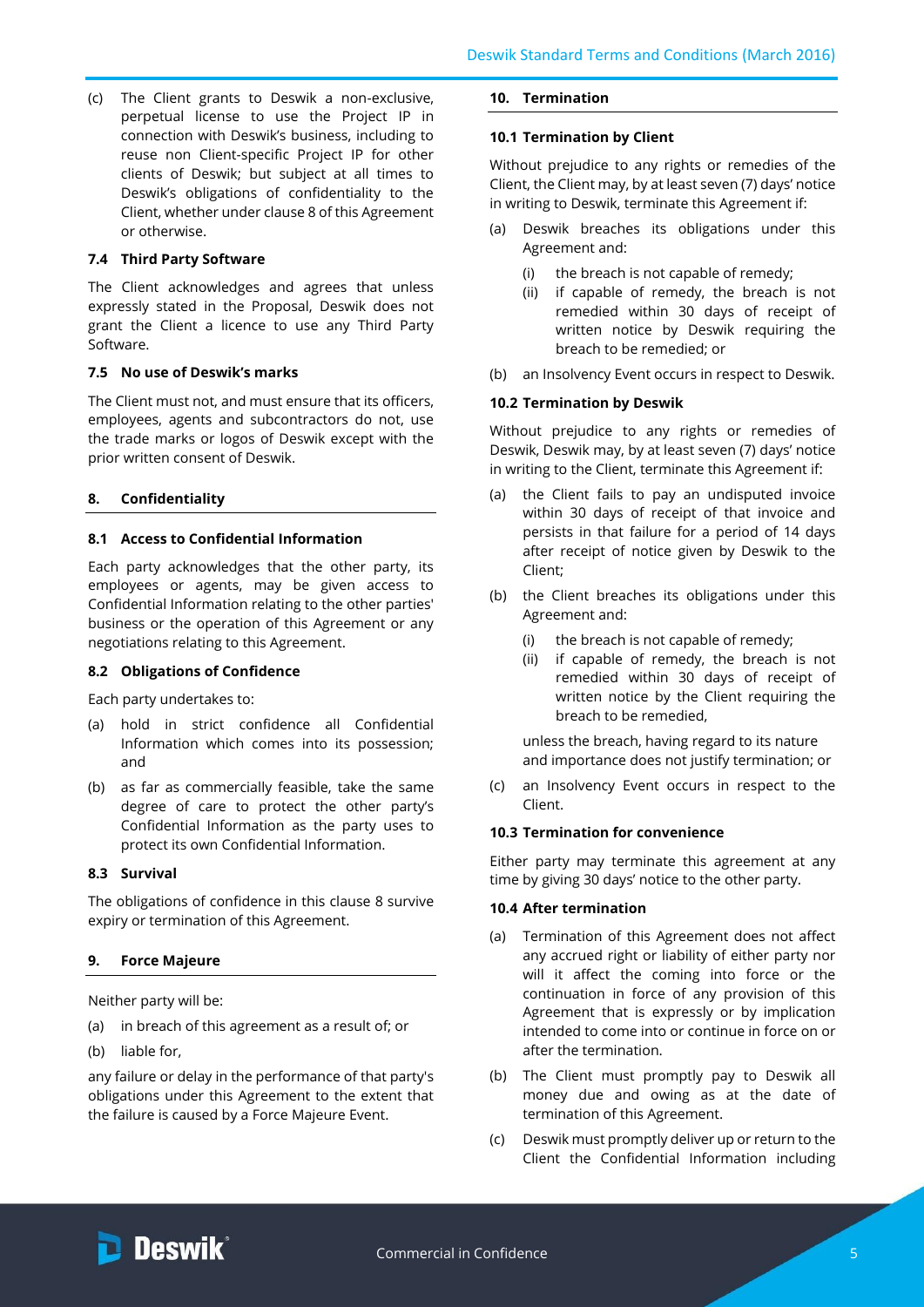documents, reports and records of the Client's in Deswik's possession, custody or control.

- (d) The Client must promptly deliver up or return to Deswik the Confidential Information including documents, reports and records of Deswik in the Client's possession, custody or control.
- (e) The Client must pay any Fees that Deswik notifies the Client in writing are attributable to Third Party Software for the remainder of the period for which those Fees would have been payable, but for termination.

# **11. Relationship**

The parties agree that this Agreement creates the relationship of principal and independent contractor and does not constitute:

- (a) a joint venture;
- (b) a partnership between the Client and Deswik;
- (c) a relationship of agency between the Client and Deswik; or
- (d) a relationship of employer and employee between the Client and Deswik or the Client and the Personnel.

# **12. No authority to bind**

Deswik acknowledges that it does not have the authority to incur, and agrees not to incur, any obligation or liability on behalf of the Client, except with the express written consent or instructions of the Client.

# **13. Disclaimer and Limitation of Remedies**

## **13.1 Customer Warranty**

The Customer warrants that:

- (a) the Customer's premises and any other premises at which the Services are performed, and travel to and from those premises, will be safe; and
- (b) use of the Customer Material by Deswik in accordance with this agreement will not infringe the Intellectual Property Rights of any third party.

## **13.2 Accuracy and Reliance Warranties**

- (a) The Customer represents and warrants, and it is a condition of this agreement, that:
	- (i) all information provided by the Customer or on the Customer's behalf to Deswik is accurate and is not, whether by omission of information or otherwise, misleading;
- (ii) the Customer has not withheld from Deswik any document, information or other fact material to the decision of Deswik to enter into this agreement or any Proposal; and
- (iii) the Customer did not rely upon any representation made to the Customer by Deswik or any Related Body Corporate of Deswik (if any) prior to entry into this agreement.
- (b) The Customer acknowledges that Deswik is relying on the information provided by the Customer in preparing the Proposal and any other relevant scoping documents and timeframes in connection with the Services.

# **13.3 No Warranty**

- (a) Deswik takes commercial steps to provide the Services so as to meet the Client's requirements. However, Deswik gives no warranty that the Services will be fit for any particular purpose or will be performed within any particular time.
- (b) Under no circumstances will Deswik be liable for any incidental, special, indirect, direct or consequential damages or loss of profits, interruption of business, loss of business opportunity or goodwill, any claims for indirect, special or punitive damages, third party claims or any indirect or consequential losses or related expenses which may arise from or be related to the performance of this Agreement or the installation or use of any Software, including but not limited to those resulting from defects in the Software, or loss or inaccuracy of data of any kind and whether or not Deswik has any notice of the possibility of such damages.
- (c) If Deswik breaches any provision of this agreement, Deswik's sole and exclusive maximum liability, whether based in contract, tort, or otherwise, will not in any event exceed the lesser in value of:
	- (i) re-performing the Services; or
	- (ii) re-performance of the Services by a third party reasonably acceptable to Deswik.
- (d) The Client agrees that the Client must commence any action arising out of or related to this Agreement and the Services or the Client's use of the Software or other Services within one (1) year of the loss or damage arising. After that time the Client agrees that any cause of action will be permanently barred.
- (e) Nothing in this Agreement is intended or will be construed as excluding or modifying any statutory rights, warranties or conditions which are applicable to this Agreement or the Software

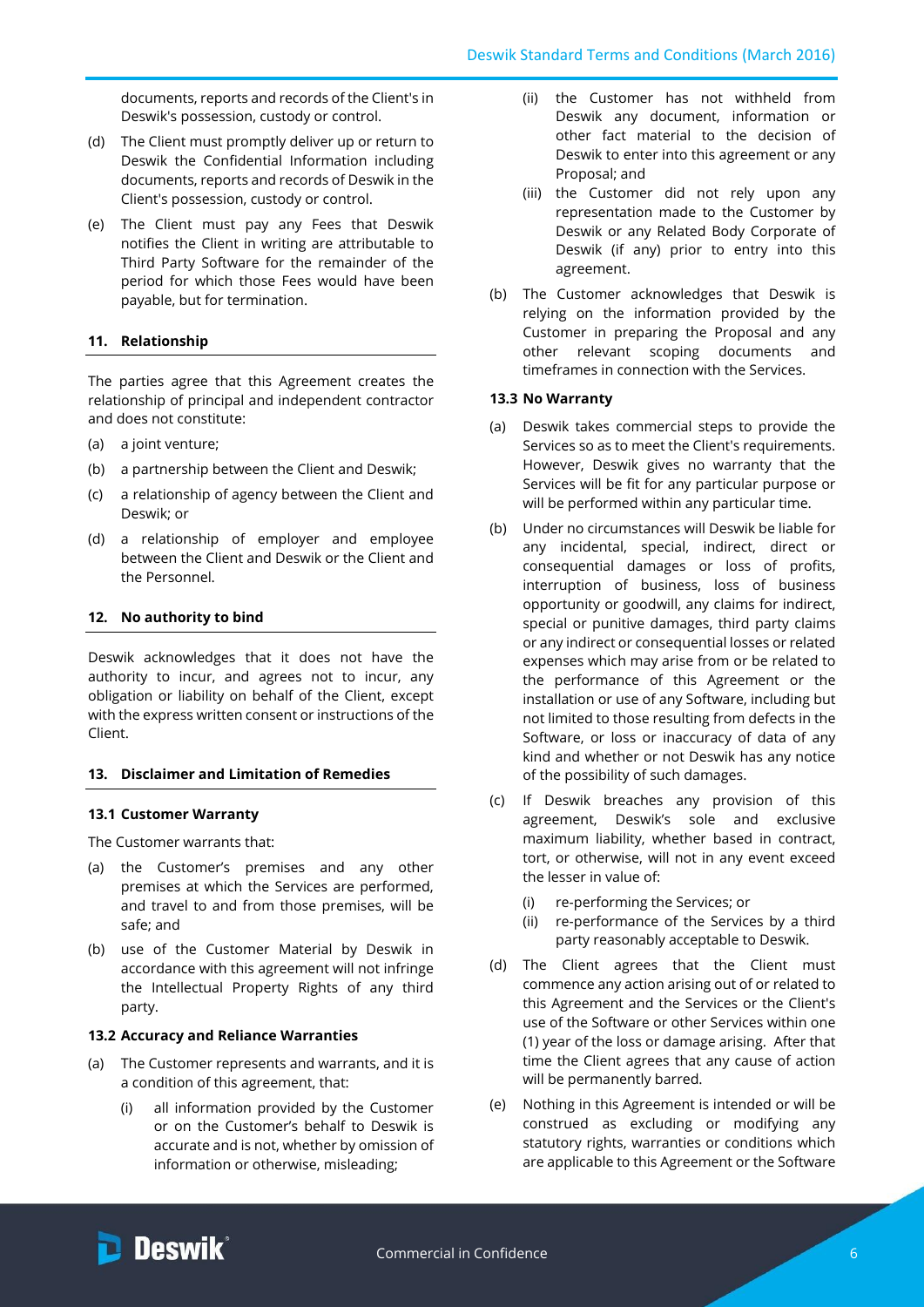and which by virtue of any legislation may not be modified or excluded.

## **14. Representatives**

Each party will on the Commencement Date and from time to time if a nominated representative is replaced, advise the other party of the name and contact details of their nominated representative to:

- (a) facilitate communication between the parties and facilitate the provision of the Services;
- (b) provide any information required by a party in respect to the Services;
- (c) deal with any issues which arise in respect to the Services or this Agreement; and
- (d) receive any notices given under this Agreement.

## **15. Non-Solicitation**

Neither party will either during the Term or for a period of six months after the Term or any extension of the Term, solicit the services of any employee of the other party.

### **16. Assignment or other Transfer**

Neither party may assign all or any of its rights or obligations under this Agreement to any other person or entity without the prior written consent of the other party.

### <span id="page-6-0"></span>**17. Solución de Controversias**

# **17.1 Acuerdo para Participar en Solución de Controversias**

Las partes antes de comenzar cualquier litigio o arbitraje se comprometen a someterse a las disposiciones sobre Solución de Controversias contenidas en esta cláusula 17 con respecto a cualquier controversia que surja entre ellos en relación con el presente Contrato.

### **17.2 Notificación de Controversia**

En caso de controversia entre las partes, cualquiera de ellas podrá notificar a la otra exponiendo sucintamente los hechos en que se funda y que se está procediendo en cumplimiento de lo establecido en el punto 17.1 de esta cláusula.

### **17.3 Respuesta a Notificación**

Dentro de 5 días hábiles la otra parte notificada deberá responder a través de una Respuesta de Notificación indicando lo siguiente:

- (a) acusando recibo de la recepción de la Notificación de Controversia;
- (b) indicar que se está procediendo en cumplimiento de lo establecido en el punto 17.1 de esta cláusula; y
- (c) exponer o complementar sucintamente cualquier información que estime relevante para la controversia;

## **17.4 Reunión Inicial**

- (a) Las partes deberán reunirse dentro de 10 días hábiles contados desde la última notificación de resolución de controversias en intento de llegar a un acuerdo para resolver la misma.
- (b) Las partes deben hacer todo lo posible por resolver la disputa y actuar de buena fe.

## **17.5 Mediación**

Si la controversia no se resuelve dentro de 10 días hábiles contados desde la Reunión Inicial indicada en el punto anterior, las partes podrán someter la controversia a Mediación conforme al Reglamento Procesal de Mediación de la Cámara de Comercio de Santiago.

En caso de que la mediación no prospere, la dificultad o controversia se resolverá mediante arbitraje con arreglo al Reglamento Procesal de Arbitraje del mismo Centro, que se encuentre vigente al momento de solicitarlo.

Las partes confieren poder especial irrevocable a la Cámara de Comercio de Santiago A.G., para que, a petición escrita de cualquiera de ellas, designe a un árbitro arbitrador en cuanto al procedimiento y de derecho en cuanto al fallo, de entre los integrantes del cuerpo arbitral del Centro de Arbitraje y Mediación de Santiago.

En contra de las resoluciones del árbitro no procederá recurso alguno. El árbitro queda especialmente facultado para resolver todo asunto relacionado con su competencia y/o jurisdicción.

### **17.6 Contrato Permanecerá Vigente**

Las partes deben continuar cumpliendo cada una de sus respectivas obligaciones en virtud del Contrato hasta que se resuelva la controversia.

### **17.7 Medidas Cautelares**

Nada impide que cualquiera de las partes pueda iniciar las medidas cautelares que estime procedentes.

## **17.8 Vigencia de Cláusula**

Esta cláusula 17 permanecerá vigente incluso en caso de terminación o expiración del presente Contrato.

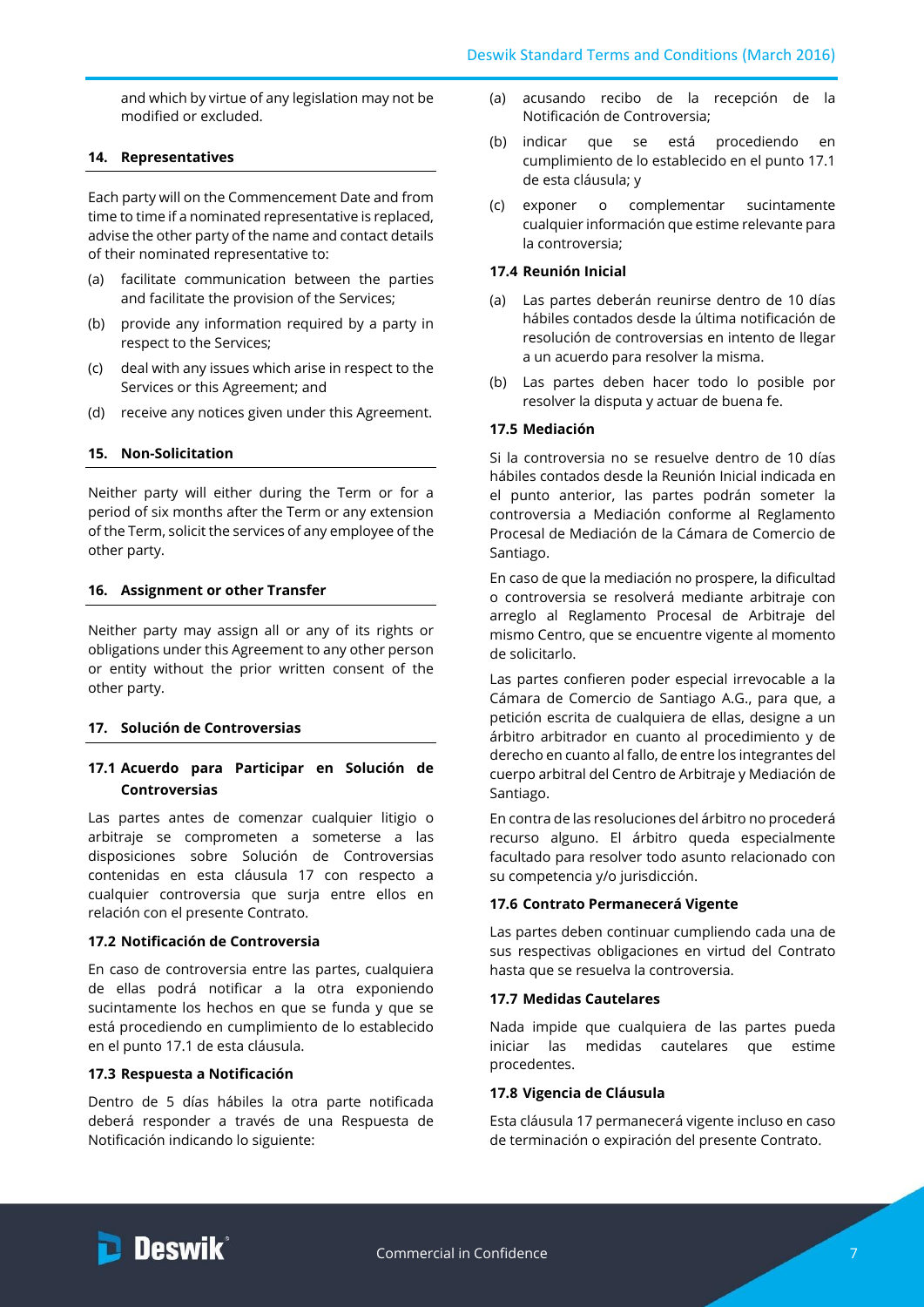## **18. Notices**

- (a) A notice given under this agreement must be:
	- (i) in writing and signed by or for the sender;
	- (ii) directed to the recipient's address specified in this agreement or as varied by written notice; and
	- (iii) left at, or sent by prepaid registered post, hand delivery or facsimile to, that address.
- (b) A notice is deemed to have been given:
	- (i) if left at the recipient's address or hand delivered, on the day of delivery;
	- (ii) if sent by prepaid registered post, 5 Business Days after the date of posting; or
	- (iii) if sent by facsimile, when the sender's facsimile machine records that it has been transmitted without Error.
- (c) The provisions of this clause [17](#page-6-0) are in addition to any other mode of service permitted by law.

# **19. Miscellaneous**

## **19.1 Governing Law and Jurisdiction**

This agreement is governed by the laws applicable in República de Chile and the parties submit to the national jurisdiction of the courts in República de Chile in respect of all matters arising under or in connection with this Agreement.

## **19.2 Entire Agreement**

This Agreement, the EULA, and the Software Support Agreement constitutes the entire agreement between the parties about its subject matter and supersedes all prior contracts, arrangements and understandings in relation to that subject matter and may only be altered in writing signed by all parties.

## **19.3 Counterparts**

This Agreement may be executed in any number of counterparts each of which is taken to be an original. All of those counterparts taken together constitute one instrument. An executed counterpart may be delivered by facsimile.

## **19.4 Waivers**

A waiver by a party of any of its rights under this agreement must be in writing and does not operate as a waiver of any other right or as a future waiver of that or any other right.

## **19.5 Costs and expenses**

Each party must pay its own costs and expenses in respect of the negotiation, preparation and execution of this Agreement and any other document executed pursuant to this Agreement.

## **19.6 Further Action**

Each Party must do all things and sign all documents reasonably necessary to give effect to this agreement and the transactions contemplated by it.

## **19.7 No Merger**

None of the provisions of this Agreement merge on termination, settlement or completion of this Agreement, nor are affected by the signing and/or delivery of any other document.

## **19.8 Client's Acknowledgements**

- (a) Any material made available by Deswik and any statement made by Deswik in the Proposal is Deswik's own material and information. The Client in entering into this Agreement relied upon its own personal assessment and enquiries with respect to that material, those statements and the Agreement.
- (b) The Client acknowledges, before entering into this Agreement, the need for the Client to:
	- (i) consider the terms of this Agreement; and
	- (ii) obtain independent legal advice on the meaning of the provisions of this Agreement and their legal or practical effect,

including the risks of entering into this Agreement and the parties performing the transactions contemplated by the Proposal.

## **19.9 Severance**

If any provision or part of a provision of this Agreement is invalid or unenforceable in any jurisdiction:

- (a) the provision must be read down for the purposes of the operation of that provision in that jurisdiction, if possible, so as to be valid and enforceable; or
- (b) if the provision cannot be read down it must be severed if it is capable of being severed, without affecting the remaining provisions of this Agreement or affecting the validity or enforceability of that provision in any other jurisdiction and the parties must consult in good faith to determine whether any amendment or substituted provision is required.

## **20. Definitions and Interpretation**

## **20.1 Definitions**

In this Agreement unless the contrary intention is apparent or the context otherwise requires:

**Access** means any interaction or communication with the System by way of any communications

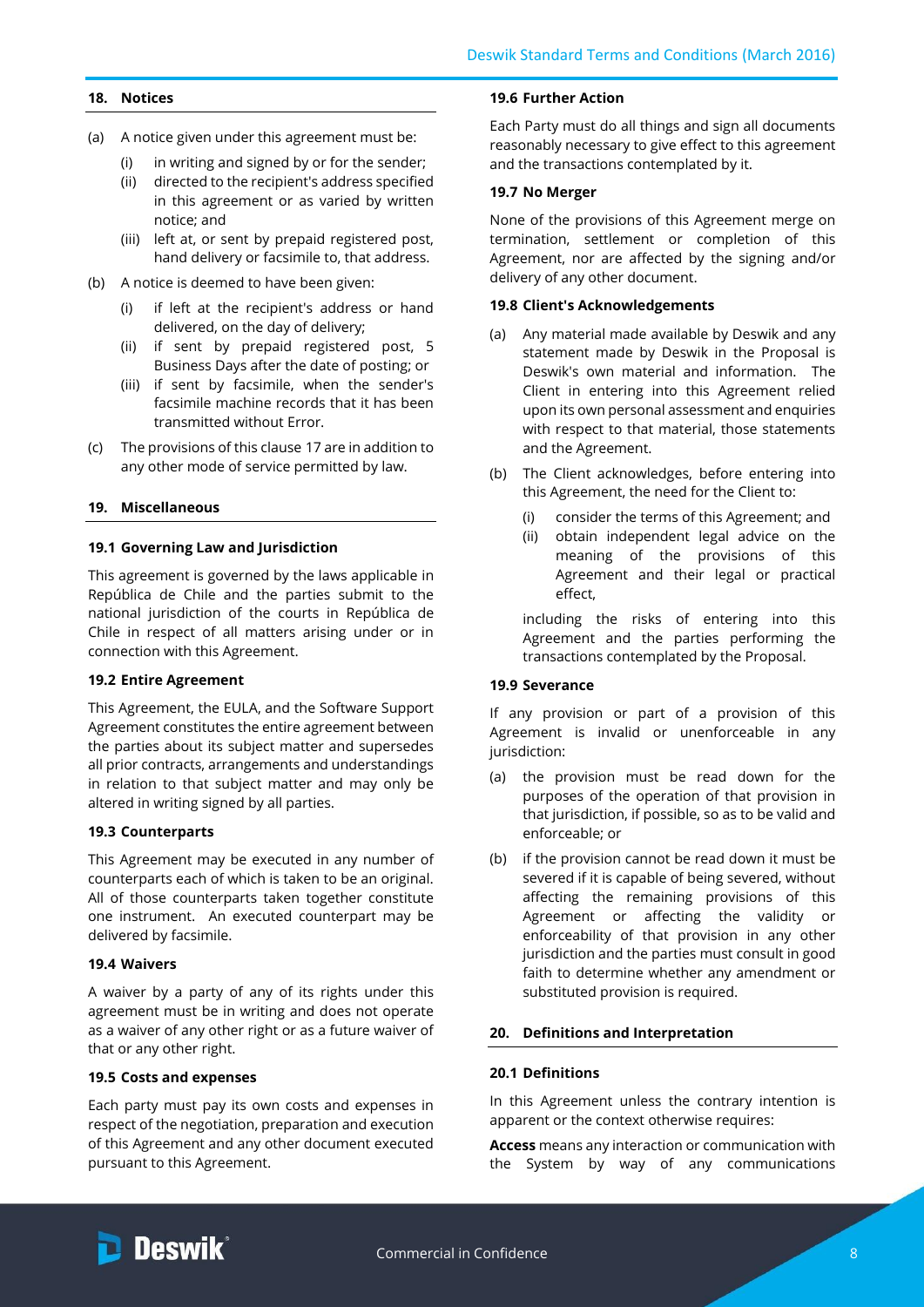mechanism using guided or unguided electromagnetic energy that causes the System to react or respond, in any manner whatsoever, to such interaction or communication and **Accessing** has a corresponding meaning.

**Accessible Code** means source code that is unprotected and accessible in the Software and includes, without limitation, scripts, macros, custom reports and workflows.

**Additional or Varied Services** means any additional services requested by the Client from time to time including any varied services or the provision of any Excluded Services.

**Additional Software** means updates, patches, new functionality, supplements, plugins, custom modifications or new functionality specific to the Licensee's needs, or other add-on components of the Software.

**Business Day** means a day that is not a Saturday, Sunday or a public holiday in República de Chile.

**Change Control Process** means Deswik's Change Control Process which forms part of the Deswik Project Management framework as notified by Deswik to the Client from time to time.

**Client** means the client identified as such at the commencement of the Proposal.

**Client Background IP** means Intellectual Property Rights owned by or licensed to the Client, which existed prior to the date of this Agreement or which were developed or acquired by the Client independently of this Agreement, and which are provided by or on behalf of the Client to Deswik for the purposes of this Agreement. Client Background IP includes the Client Material.

**Client Material** means any material provided by or to which access is given by the Client to Deswik for the purposes of this agreement including documents, equipment, reports, technical information, studies, plans, charts, drawings, calculations, tables, trade marks, logos, schedules and data stored by any means.

**Commencement Date** means the date specified in the 'Project Resources and Timing' section of the Proposal.

**Confidential Information** means information relating to a party's Intellectual Property or to a party's business operations including, without limitation:

- (a) any information that is designated by a party as confidential;
- (b) the Software including the source codes;
- (c) all information given or obtained in circumstances where it could reasonably be inferred as being confidential;
- (d) the terms of this Agreement; and
- (e) all know-how, techniques, processes and commercial and financial information of a party,

but does not include information that:

- (f) becomes publicly available other than as a result of a breach of clause [8;](#page-4-0)
- (g) is authorised, permitted or directed to be disclosed by the other party;
- (h) is required to be disclosed by law; or
- (i) is required to be disclosed to a party's legal or financial advisers.

**Deliverable** means any materials produced or supplied by or on behalf of Deswik in performance of the Agreement.

**Deswik Background IP** means Intellectual Property Rights owned by or licensed to Deswik and which are:

- (a) used by Deswik in the performance of the Services; or
- (b) otherwise made available to the Client by Deswik under or in connection with this Agreement,

and which existed prior to the date of this Agreement or which was developed or acquired by Deswik independently of this Agreement. Deswik Background IP does not include Project IP. Deswik Background IP does include the Software and the Deswik Material.

**Deswik Material** means any material provided by or to which access is given by Deswik to the Client for the purposes of this agreement including the Deliverables, documents, equipment, reports, technical information, studies, plans, charts, drawings, calculations, tables, schedules and data stored by any means but excludes the Software and the Third Party Software.

**Embedded Software** means any third party software which may contain Accessible Code or Protected Code licensed by Deswik from a third party and embedded in the Software.

**Error** means a verifiable and reproducible failure of the Software to conform in any material respect to the published specifications under conditions of normal use.

**Error Correction** means a modification or addition that, when made or added to the Software, brings the Software into material conformity with the published specifications.

**EULA** means Deswik's End User Licence Agreement in respect to the Software.

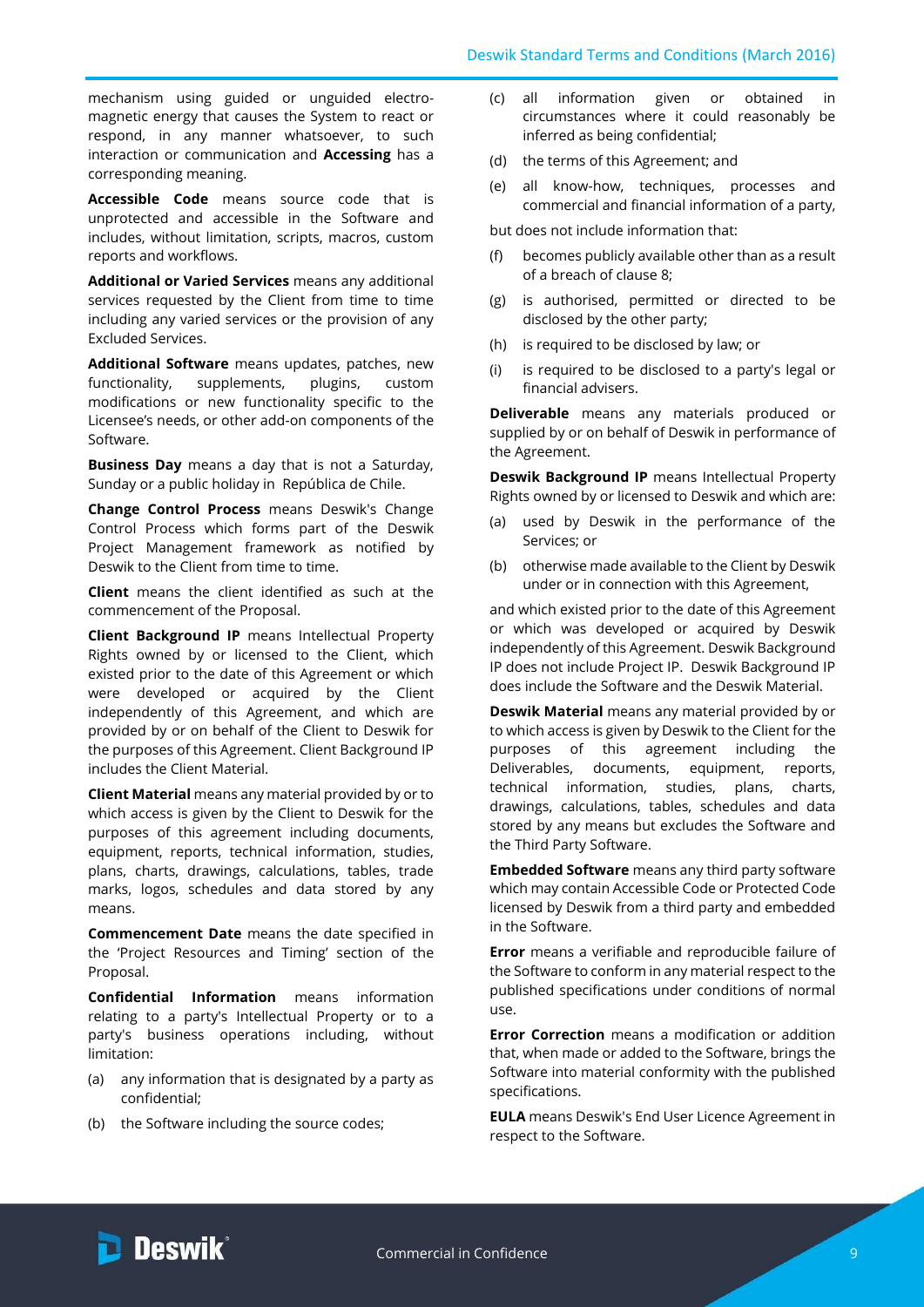**Excluded Services** means those excluded services and support identified in the 'Exclusions' section of the Proposal.

**Fees** means the fees set out or calculated in the manner specified in the 'Investment' section of the Proposal.

**Force Majeure Event** means any occurrence or omission outside a party's control including, without limitation:

- (a) a physical natural disaster including fire, flood, lightning or earthquake or the after-effects of a physical natural disaster (including without limitation, electricity or telecommunication disruption or travel disruptions or restrictions);
- (b) war or other state of armed hostilities (whether war is declared or not), insurrection, riot, civil commotion, act of public enemies, national emergency (whether in fact or in law) or declaration of martial law;
- (c) epidemic or quarantine restriction;
- (d) failure of a third party service provider;
- (e) failure of third party hardware or software;
- (f) confiscation, nationalisation, requisition, expropriation, prohibition, embargo, restraint or damage to property by or under the order of any government agency;
- (g) any law taking effect after the date of this agreement which has an adverse impact on Deswik's ability to provide the Services; and
- (h) strike, lock-out, stoppage, labour dispute or shortage including industrial disputes that are specific to a party or the party's subcontractors.

#### **Insolvency Event** means:

- (a) a liquidator, receiver, receiver and manager, administrator, official manager or other controller, trustee or controlling trustee or similar official is appointed over any of the property or undertaking of the person;
- (b) the person or the person's property or undertaking becomes subject to a personal insolvency arrangement;
- (c) the person is or becomes unable to pay its debts when they are due or is presumed to be insolvent at law;
- (d) the person ceases to carry on business; or
- (e) an application or order is made for the liquidation of the person or a resolution is passed or any steps are taken to liquidate or pass a resolution for the liquidation of the person, otherwise than for the purpose of an amalgamation or reconstruction.

**Intellectual Property** includes patents, designs, registered designs, copyright, literary and artistic works, circuit layouts, registered and unregistered trademarks, trade and business names, trade secrets, applications of any of the above, as well as rights in and to inventions, discoveries, improvements, look and feel, works and names.

**Intellectual Property Rights** means the rights comprised in any Intellectual Property or other proprietary rights whether at common law or by statute, rights to apply for registration under a statute in respect of those or like rights and rights to protect goodwill or confidential information.

**Interest** means payment of interest calculated on a daily basis and capitalised monthly at the maximum rate permitted by law.

**Personnel** means the skilled personnel to be provided by Deswik to the Client to provide the Services, including the Personnel identified in the 'Project Resourcing and Timing' section of the Proposal.

**Project IP** means all Intellectual Property Rights arising or created by Deswik or a third party exclusively for the Client in performing the Services, but does not include Deswik Background IP.

**Proposal** means the proposal provided by Deswik to the Client in respect to the Services.

**Protected Code** means any source code which Deswik or a third party has taken steps to protect from Access.

**Services** means the scope of work and deliverables detailed in the 'Scope of Work and Deliverables' section of the Proposal.

**Software** means the software that accompanies the EULA, including computer software, Additional Software, Embedded Software, Accessible Code, Protected Code and associated media, printed materials, 'online' or electronic documentation, and internet based services.

**Software Support Agreement** means a Software Support and Maintenance Agreement under which Deswik provides software support and maintenance services to the Client.

**Software Support and Maintenance Services** means any software support and maintenance services to be provided by Deswik to the client

**System** means the designated information technology environment in which the Software is to be used.

**Term** means the term of this Agreement specified in the 'Project Resources and Timing' section of the Proposal unless extended in accordance with clause [5\(b\)](#page-2-0) or during any carry over period under claus[e 5\(c\).](#page-2-1)